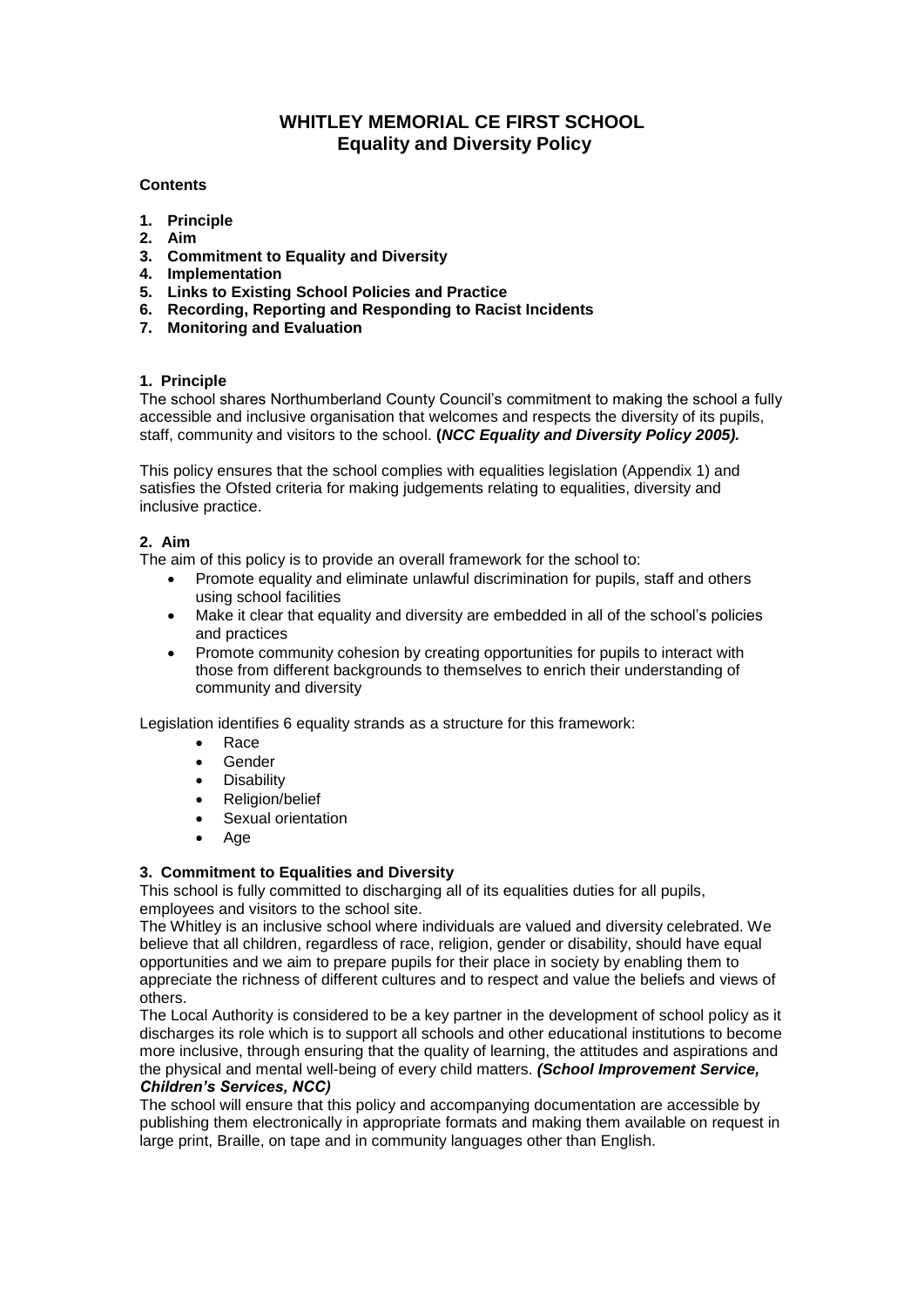The school will ensure that procedures are in place to consider complaints or concerns. Procedures at Local Authority and school level are in place for dealing with allegations of harassment or discrimination and for recording and reporting racist incidents.

The Equality and Human Rights Commission (EHRC) is the enforcement body for equalities legislation and may serve the school with a Compliance Notice if it fails in its specific duties under the Acts. If the school fails to comply within three months of the Compliance Notice the EHRC can ask the courts to order the school to comply.

## **4. Implementation**

The aims will be achieved strategically by aligning this policy with priorities identified in the School Development Plan

The school will develop appropriate support and training and make it available for all staff, including Governors, to develop their practice in equalities and diversity work.

# **5. Links to Existing School Policies and Practice**

The policy is based on our strategic priorities, which is reflected in a range of documentation including:

- School Development Plan
- School Profile
- SEF
- Extended Services File
- Accessibility Plan
- Admissions Policy
- Curriculum Policy
- Behaviour/Anti Bullying Policy
- Special Needs Policy
- Race Equality Policy
- PSHE/Citizenship Policy
- SMSC Policy
- Equality of Opportunity Policy
- Pay Policy

#### **Race**

- The curriculum will be used to promote race equality and to celebrate cultural diversity through whole school and year group projects, assemblies and a programme of visits and visitors.
- The curriculum will reflect the ethnic, cultural and religious diversity of society locally, regionally and nationally
- Members of all ethnic and cultural groups will be welcomed and valued
- Pupils will have opportunities to study issues relating to prejudice and discrimination.

#### **Disability:**

- The school is committed to early intervention, target setting and regular monitoring of pupils with disabilities/special needs/learning difficulties.
- Children with disabilities will be given extra help and support to ensure that they fulfil their potential and will be provided with an education appropriate to their age, aptitude and ability
- Detailed records will kept of the academic progress being made by pupils with disabilities
- Staff will work in partnership with parents and carers to ensure that children with disabilities benefit fully from their time in school
- Appropriate use will be made of Local Authority support services to ensure that pupils with disabilities/special needs/learning difficulties fulfil their potential.
- Gifted and talented pupils will be given additional support and encouragement required to ensure that they fulfil their potential.

## **Gender:**

- We aim to develop each child's full potential regardless of gender.
- The achievement of children will be carefully monitored to ensure that any gender gaps are understood and addressed.